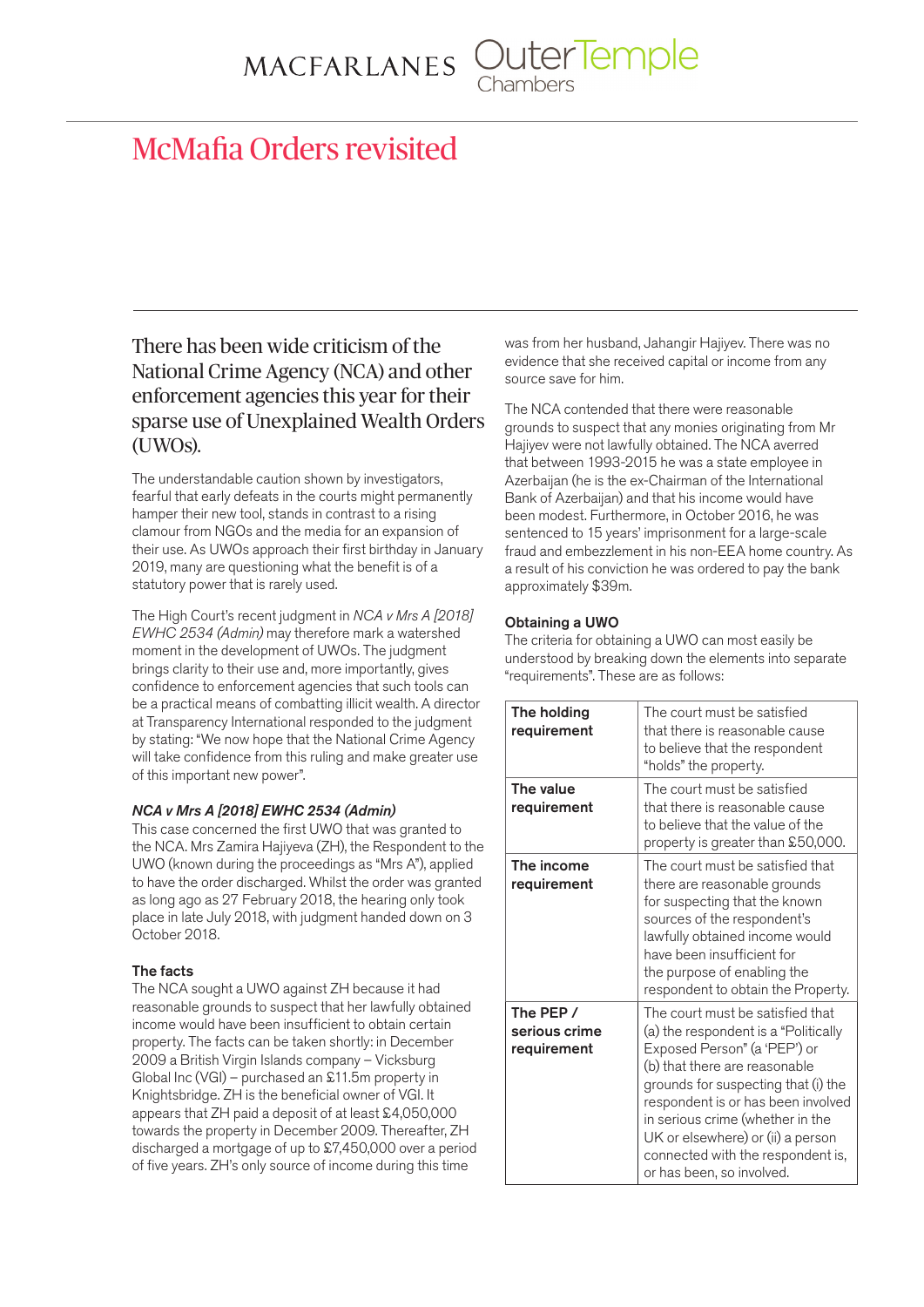The judgment in NCA v Mrs A has provided helpful guidance on how to apply the tests for the various requirements.

#### Grounds of application to discharge the UWO

ZH applied to have the UWO discharged on eight grounds<sup>1</sup>. Amongst others, these included:

- ZH did not fall within the definition of a PEP;
- the income requirement was not satisfied;
- a penal warning for non-compliance was wrongly attached to the UWO;
- the UWO offended ZH's Article 1, Protocol 1 (A1P1) ECHR rights; and
- the UWO offends the privilege against selfincrimination and spousal privilege.

#### The decision

Mr Justice Supperstone made a number of critical findings for the purposes of future UWOs.

#### *When is an organisation a State-owned enterprise? Majority shareholding will suffice!*

One of the definitions of a PEP set out in the fourth money laundering Directive is that a person is a member of the administrative, management or supervisory body of a "State-owned enterprise". Supperstone J's judgment confirmed that an organisation is a "Stateowned enterprise" where the Government has a majority shareholding in the organisation, despite arguments that this should be construed more narrowly<sup>2</sup>. However, Supperstone J did not address whether he would reach the same conclusion if the relevant government held a minority shareholding only.

Further, Supperstone J considered whether the words "by an international organisation or by a State other than the United Kingdom or another EEA State" contained in section 362B(7)(a) Proceeds of Crime Act 2002 (POCA) were unambiguous. He concluded that they are not because: "Where a person is entrusted with prominent public functions it necessarily follows that they will be entrusted to perform such functions "by" a State or international body"3.

#### *What law should be applied in order to decide whether an organisation is a "State-owned enterprise"? The enforcement agency and the court in the UK should*

*apply UK law.* 

In deciding whether an organisation is a "state-owned enterprise", Supperstone J ruled that this is a determination to be made by the enforcement agency and that UK law will apply. Issues of foreign law will not need to be considered<sup>4</sup>. On the premise that most UWOs will be sought against non-UK nationals, this is a critical part of the judgment and provides prosecuting agencies with a level of certainty moving forwards.

#### *Are convictions relevant when considering the "income requirement" Yes.*

Whilst this finding was almost inevitable, the judgment establishes that convictions can be a relevant consideration when considering the "income requirement", unless there is evidence to demonstrate that there has been a flagrant denial of Article 6 ECHR rights in securing the conviction. This is a high threshold and is only likely to apply in exceptional circumstances, where evidence had been obtained under torture, for example. Convictions should therefore generally be treated as something to which the

# *Can a UWO impose consequences of noncompliance?*

court can properly have regard<sup>5</sup>.

*Yes.*  Supperstone J concluded that the wording of section 362C POCA is concerned with the effect of the UWO itself in cases of non-compliance. It is not concerned with the general consequences of non-compliance. He made clear that nothing in the legislation (impliedly or otherwise) ousted the court's power to enforce compliance with a UWO. If a court was not able to attach a penal notice to UWOs then it may create an "enforcement gap". Accordingly, a penal

# *Does the UWO offend ZH's article 1, protocol 1 ECHR rights?*

notice setting out consequences for non-compliance with

*No.* 

UWOs is appropriate<sup>6</sup>.

- 5 Ibid, para 84 and 85
- 6 Ibid, para 94 and 97

<sup>1</sup> NCA v Mrs A [2018] EWHC 2534 (Admin), para 21

<sup>2</sup> Ibid, para 38

<sup>&</sup>lt;sup>3</sup> Ibid, para 47

<sup>4</sup> Ibid, para 39